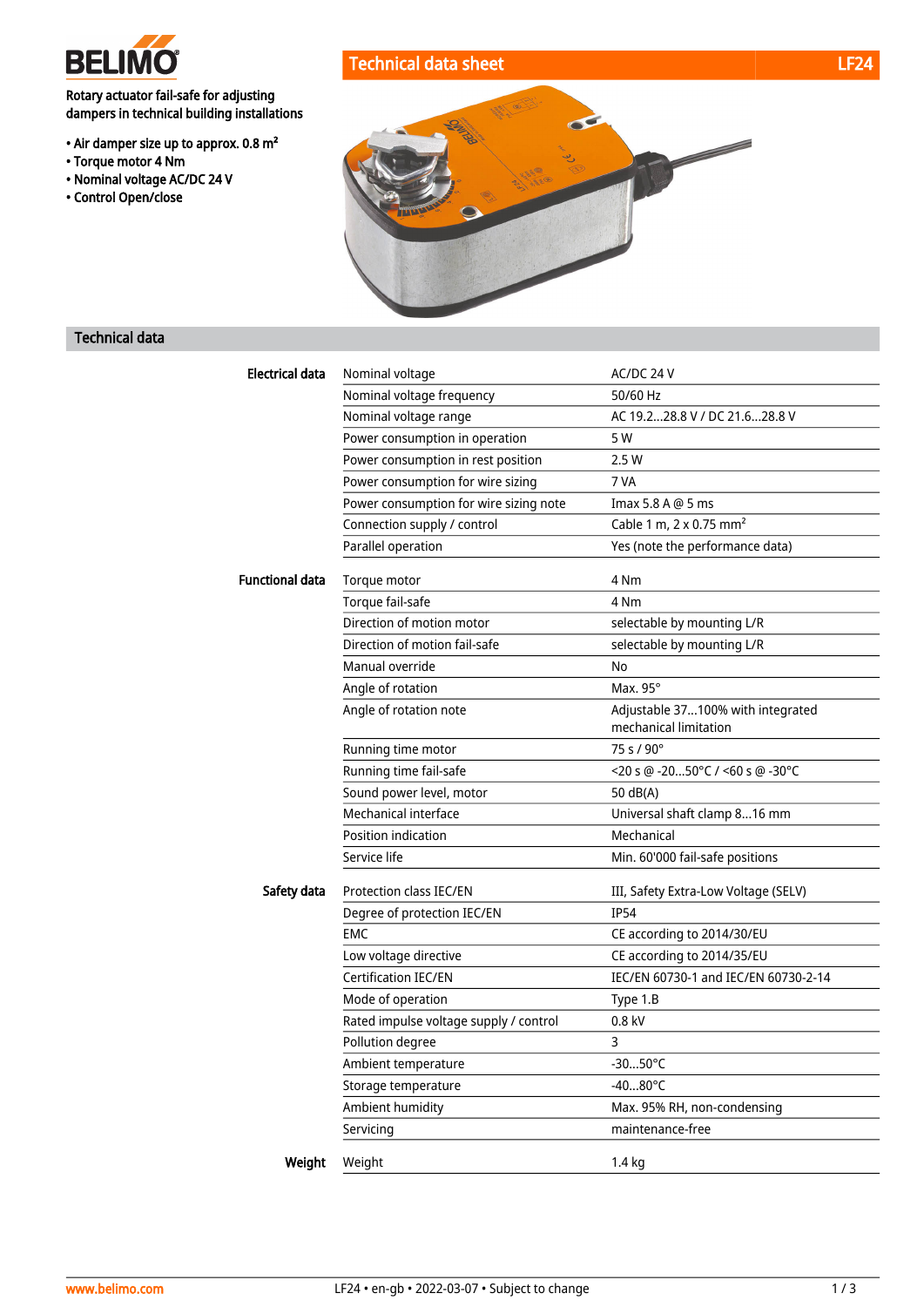



- Outdoor application: only possible in case that no (sea) water, snow, ice, insolation or aggressive gases interfere directly with the device and that it is ensured that the ambient conditions remain within the thresholds according to the data sheet at any time.
- Only authorised specialists may carry out installation. All applicable legal or institutional installation regulations must be complied during installation.
- The device may only be opened at the manufacturer's site. It does not contain any parts that can be replaced or repaired by the user.
- Cables must not be removed from the device.
- To calculate the torque required, the specifications supplied by the damper manufacturers concerning the cross-section, the design, the installation situation and the ventilation conditions must be observed.
- The device contains electrical and electronic components and must not be disposed of as household refuse. All locally valid regulations and requirements must be observed.

## Product features

| Mode of operation                  | The actuator moves the damper to the operating position at the same time as tensioning the<br>return spring. The damper is turned back to the safety position by spring energy when the<br>supply voltage is interrupted. |
|------------------------------------|---------------------------------------------------------------------------------------------------------------------------------------------------------------------------------------------------------------------------|
| Simple direct mounting             | Simple direct mounting on the damper shaft with a universal shaft clamp, supplied with an anti-<br>rotation device to prevent the actuator from rotating.                                                                 |
| Adjustable angle of rotation       | Adjustable angle of rotation with mechanical end stops.                                                                                                                                                                   |
| <b>High functional reliability</b> | The actuator is overload protected, requires no limit switches and automatically stops when the<br>end stop is reached.                                                                                                   |

### Accessories

| Electrical accessories        | <b>Description</b>                                                         | <b>Type</b>    |
|-------------------------------|----------------------------------------------------------------------------|----------------|
|                               | Auxiliary switch 2 x SPDT                                                  | $S2A-F$        |
|                               | Feedback potentiometer 200 $\Omega$                                        | <b>P200A-F</b> |
|                               | Feedback potentiometer 1 k $\Omega$                                        | P1000A-F       |
| <b>Mechanical accessories</b> | <b>Description</b>                                                         | <b>Type</b>    |
|                               | Shaft extension 170 mm Ø10 mm for damper shaft Ø 616 mm                    | AV6-20         |
|                               | Shaft clamp reversible, clamping range Ø1620 mm                            | K6-1           |
|                               | Ball joint suitable for damper crank arm KH8 / KH10, Multipack 10 pcs.     | KG10A          |
|                               | Ball joint suitable for damper crank arm KH8, Multipack 10 pcs.            | KG8            |
|                               | Damper crank arm Slot width 8.2 mm, clamping range Ø1018 mm                | KH8            |
|                               | Actuator arm, clamping range Ø816 mm, Slot width 8.2 mm                    | KH-LF          |
|                               | Angle of rotation limiter, with end stop                                   | ZDB-LF         |
|                               | Form fit adapter 8x8 mm                                                    | ZF8-LF         |
|                               | Mounting kit for linkage operation for flat installation                   | ZG-LF1         |
|                               | Mounting kit for linkage operation for side installation Slot width 6.2 mm | ZG-LF3         |
|                               | Anti-rotation mechanism 180 mm, Multipack 20 pcs.                          | Z-ARS180L      |

## Electrical installation



Supply from isolating transformer.

Parallel connection of other actuators possible. Observe the performance data.